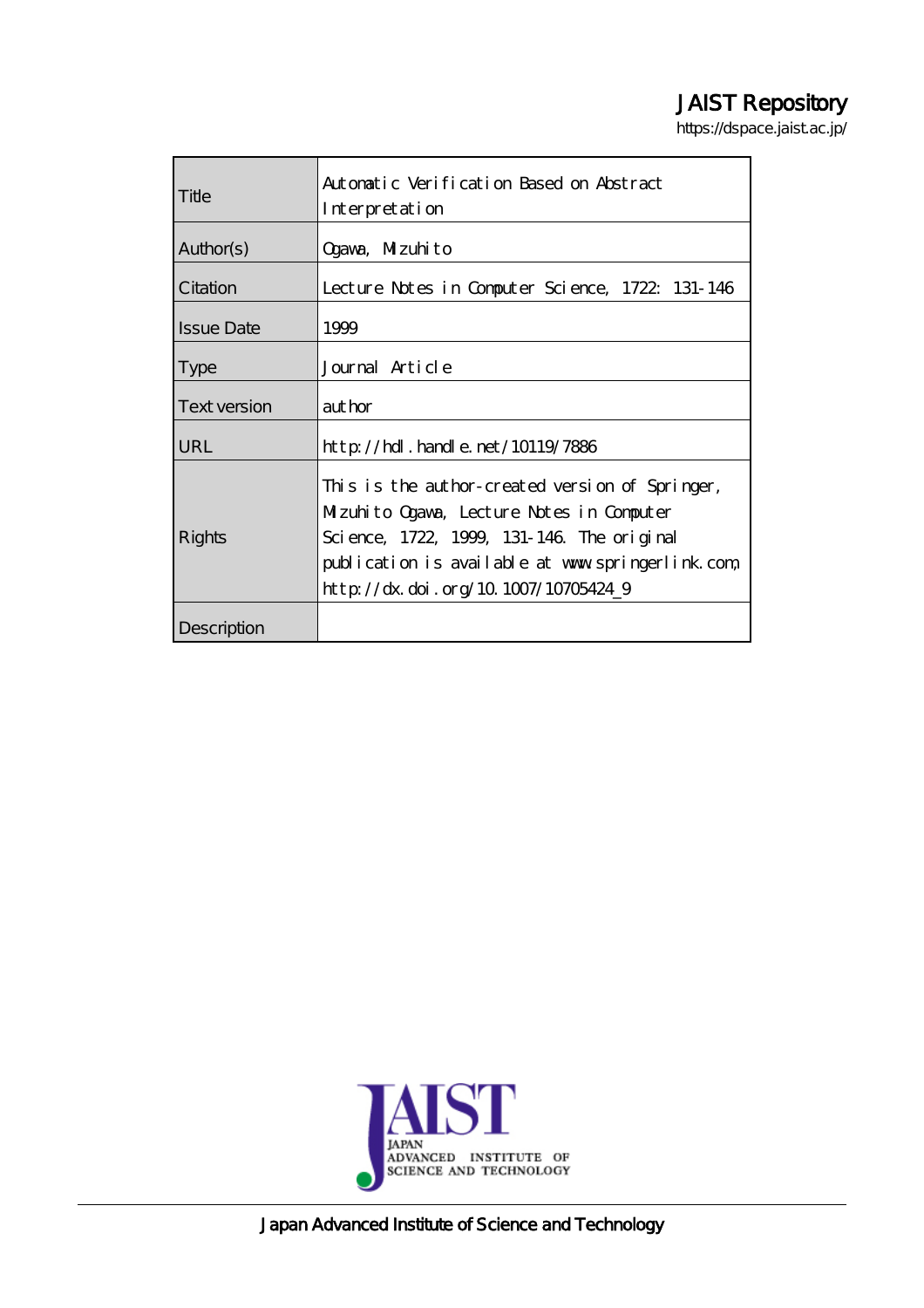## **Automatic Verification Based on Abstract Interpretation**

Mizuhito Ogawa<sup>1</sup>

NTT Communication Science Laboratories 3-1 Morinosato-Wakamiya Atsugi Kanagawa, 243-0198 Japan mizuhito@theory.brl.ntt.co.jp http://www.brl.ntt.co.jp/people/mizuhito/

Abstract. This paper reconstructs and extends the automatic verification technique of Le Métayer, Proving properties of programs defined over recursive data structures (ACM PEPM '95), based on a backward abstract interpretation.

To show the effectiveness of extensions, we show two examples of the declarative specifications of sorting and formatting programs, which are directly and concisely expressed in our specification language.

### Introduction  $\mathbf{1}$

Program errors cause failures during execution that can be classified into three categories.

- 1. Execution eventually stops as a result of illegal operations.
- 2. Execution does not terminate.
- 3. Execution results are not what was intended.

Errors of the first kind are detected by type inference, with such languages as ML. In addition, although termination is in general undecidable, errors of the second kind can be automatically prevented by several techniques, such as simple termination  $[12, 13]$ , termination analysis  $[16]$ , and dependency pairs  $[2]$ .

The third kind of error cannot be prevented without a specification language, and there is always a trade-off between expressiveness and feasibility. If the aim is to express everything, it is easy to fall into the trap of undecidability. Moreover, too much expressiveness may make users hard to learn. For compiletime error detection, an automatic verifier that functions without any human guidance is desirable even if it verifies only partial specifications. Then the user can concentrate on what kind of properties, under the limitation of a simple and restricted specification language, properly approximate the program behavior.

By restricting both properties and languages, Le Métayer developed an automatic verification technique [19]. Its target language is a strongly-typed firstorder functional language with product types and recursive types. The important restriction is that the conditional part of an if-expression contains only basic predicates (such as  $null$ ,  $leq$ ,  $geq$ , and  $equal$ ) without any functional symbols.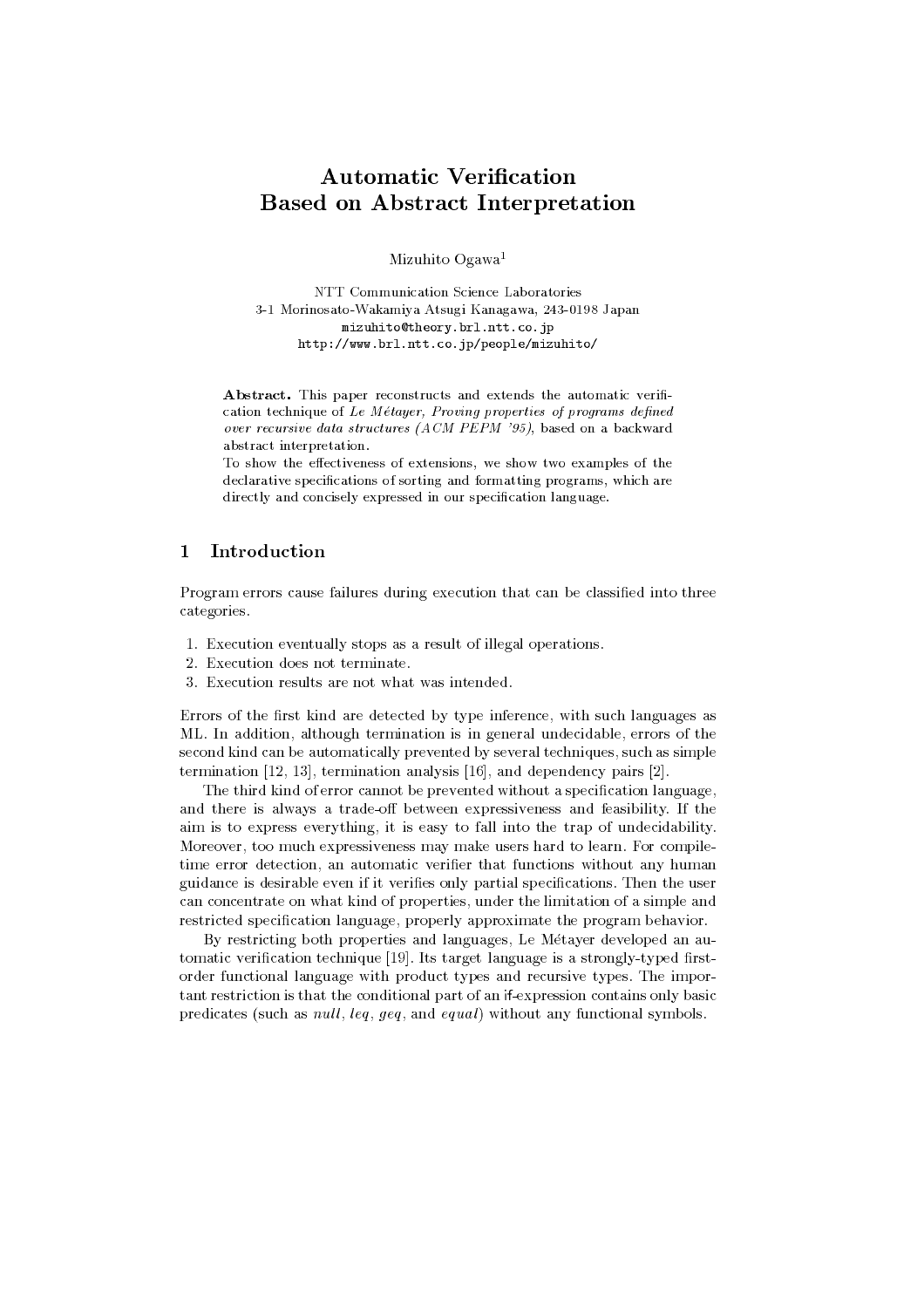He defines a language which prescribes a class of *uniform* predicates over recursive types. These predicates are constructed by predicate constructors from basic predicates on base types. As an example, his system expresses that a sort program returns a list of decreasing values (if the sort program terminates) and automatically verifies it. This property is called *orderedness* of the sort program. which is expressed by  $true \rightarrow \nabla \text{geq}(sort X)$  in our specification language. Note that the termination of the sort program is not verified; this verification is left to a termination analysis.

Similar ideas to those of uniform predicates are also found in Refs. [15, 17, 3, 21]; however, the significant differences are that

- binary predicates are allowed in constructing predicates, and
- free variables in binary predicates are allowed.

The former extends the expressiveness of target properties from other flow analyses. The latter maintains the power of inter-functional inferences. However, the expressive power of the specification language is still fairly restricted as a verification; for instance, the input-output relation cannot be described.

This paper reconstructs and extends the automatic verification technique of Le Métayer [19] based on a backward abstract interpretation [11, 1, 7]. The termination and soundness proofs of the verification are naturally derived from the formalization as a backward abstract interpretation.

Extensions are achieved by  $(1)$  using the input variable in function properties, (2) introducing new predicate constructors, and (3) using uninterpreted function/predicate symbols. They are demonstrated by verifying the sorting and formatting programs. The first and the second extensions expand the ability of the specification language so that it covers another major specification of the sorting program; namely, weak preservation, i.e., the input and the output are the same set. This is expressed by true  $\rightarrow \forall i \exists_i \in \mathcal{A}$   $\land \forall_i \exists_i \in \mathcal{A}$  (sort X). Note that since our specification language cannot express the number of elements in a list, our algorithm cannot detect the full specification of sort, called *preservation*, i.e., the input and the output are the same *multiset*.

The third extension expands the range of both target programs and the specification language. The expansion of target programs is achieved by loosening the restrictions on the conditional part of an if-expression. The running example is format, which formats a given sentence (expressed as a list of strings) to a specified width. The technique behind this extension is the use of *uninter*preted functions. We also show how partial evaluation will cooperate with the verification. Other major specifications of format become expressible by the use of *uninterpreted predicates*. This technique drastically expands the expressive ability, such as the specification that the order of words is preserved by format.

This paper is organized as follows: Section 2 defines programming and specification languages. Section 3 provides the verification algorithm based on a backward abstract interpretation. The termination and soundness proofs are also given. Section 4 demonstrates the verification of *orderedness* of the (simple but inefficient) sort program to explain the algorithm. Section 5 presents extensions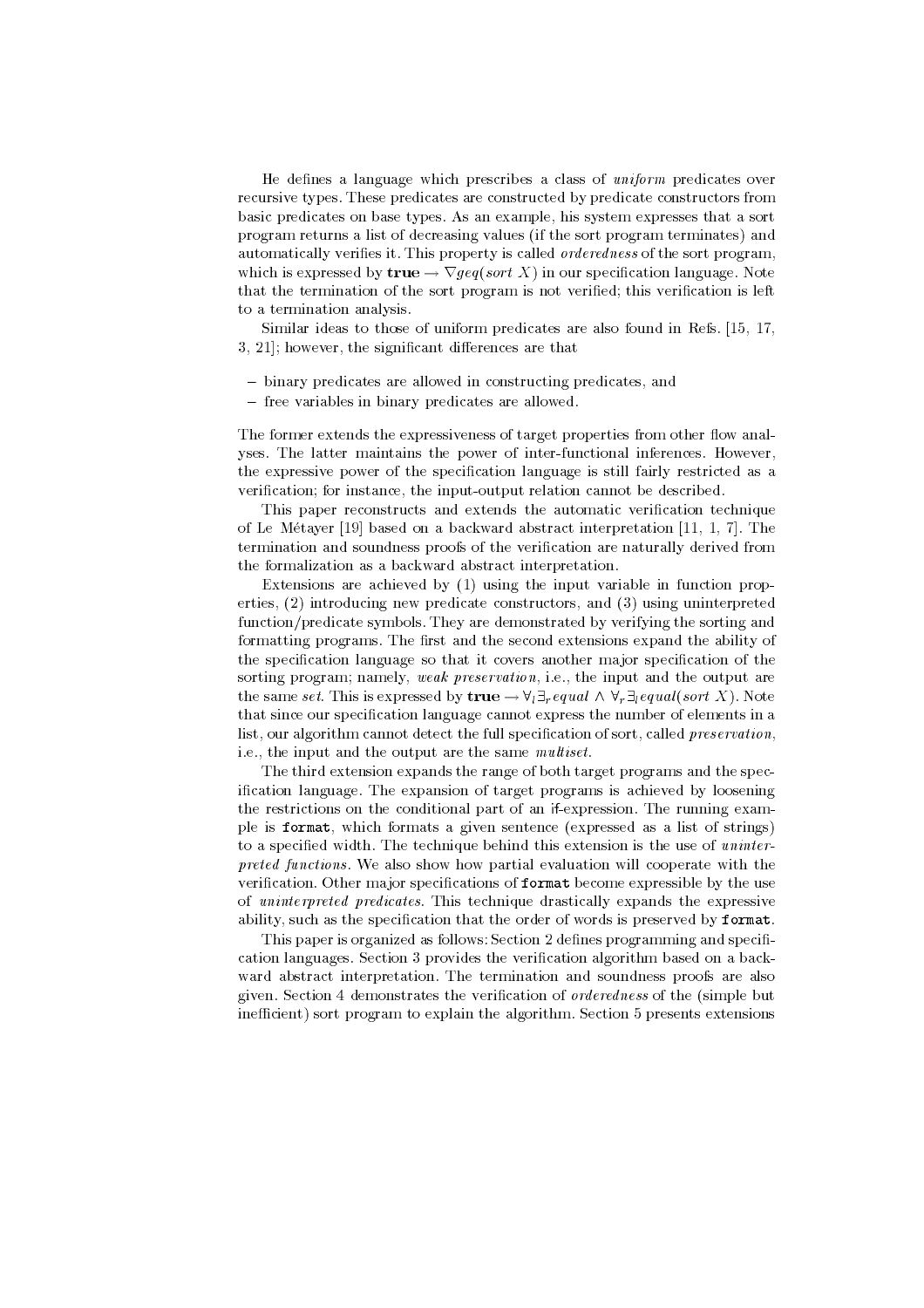and demonstrates the verification of major specifications of the sorting and formatting programs. Section 6 discusses related work and Section 7 concludes the paper and discusses future work.

### $\overline{2}$ Preliminaries

#### $2.1$ Programming Language

The target language is a strongly-typed first-order functional language with MLlike syntax, in which product types and recursive types, such as lists  $list(A)$  =  $\mu\alpha.nil + A \times list(\alpha)$ , are allowed. We use :: to mean infix cons, @ to mean infix append, and [] to mean a list, namely,  $[a_1, a_2, a_3] = a_1 :: (a_2 :: (a_3 :: nil))$ . The semantics of the language is given by an ordinary least fix-point computation. We assume that the language is strict, but the same technique can be applied to a lazy language as well. The precise syntax and semantics of the language are shown in Fig. 1 and Fig. 2. Parentheses in the syntax are used for either making pairs or clarifying the order of applications of infix operators. Basic concrete domains  $D_{Bool}$  and  $D_{Int}$  are flat cpo's (as usual), and the other concrete domains  $D_{\alpha}$  of type  $\alpha$  are constructed by the list and pair constructors. The interpretation  $\psi$  of expressions has the hidden argument, i.e., for simplicity the environment  $fve$  of function variables are omitted in Fig. 2.

### The language of expressions

 $E = x | C | (E_1, E_2) | E_1 :: E_2 | f E | op E | (E) |$ if  $Cond$  then  $E_1$  else  $E_2$  | let val  $x = E_1$  in  $E_2$  end | let val  $(x, y) = E_1$  in  $E_2$  end | let val  $x :: xs = E_1$  in  $E_2$  end  $Cond = p_u x \mid p_b (x, y)$  $\int E \in Exp$  expressions op  $\in Prim$  primitive functions<br>  $C \subseteq Const$  constants  $p_n, p_k \in Pred$  basic predicates

| where $\left\{ \right. \cup \left\{ \right. \right\}$ $\left\{ \right. \right.$ $\left\{ \right. \right.$ $\left\{ \right. \right.}$ $\left\{ \right. \right.$ $\left\{ \right. \right.$ $\left\{ \right. \right.}$ $\left\{ \right. \right.$ $\left\{ \right. \right.$ $\left\{ \right. \right\}$ |                 |            | $p_u, p_b \in Pred$ basic predicates |
|----------------------------------------------------------------------------------------------------------------------------------------------------------------------------------------------------------------------------------------------------------------------------------------------------|-----------------|------------|--------------------------------------|
| $x \in Bv$                                                                                                                                                                                                                                                                                         | bound variables | $f \in Fv$ | functional variables                 |

 $Proof$   $\{ \text{fun } f_i \ x_i = E_i \ ; \ \}$ The syntax of programs

The language of types

| $T = T_G   T_F$                                   | $T_F = T_G \rightarrow T_G$ |
|---------------------------------------------------|-----------------------------|
| $T_G = T_U   T_P   T_R$                           | $T_P = T_G \times T_G$      |
| $T_R = \mu \alpha . \texttt{nil} + T_G :: \alpha$ | $T_U = \tau$ (basic types)  |

Fig. 1. Syntax of Programming Language.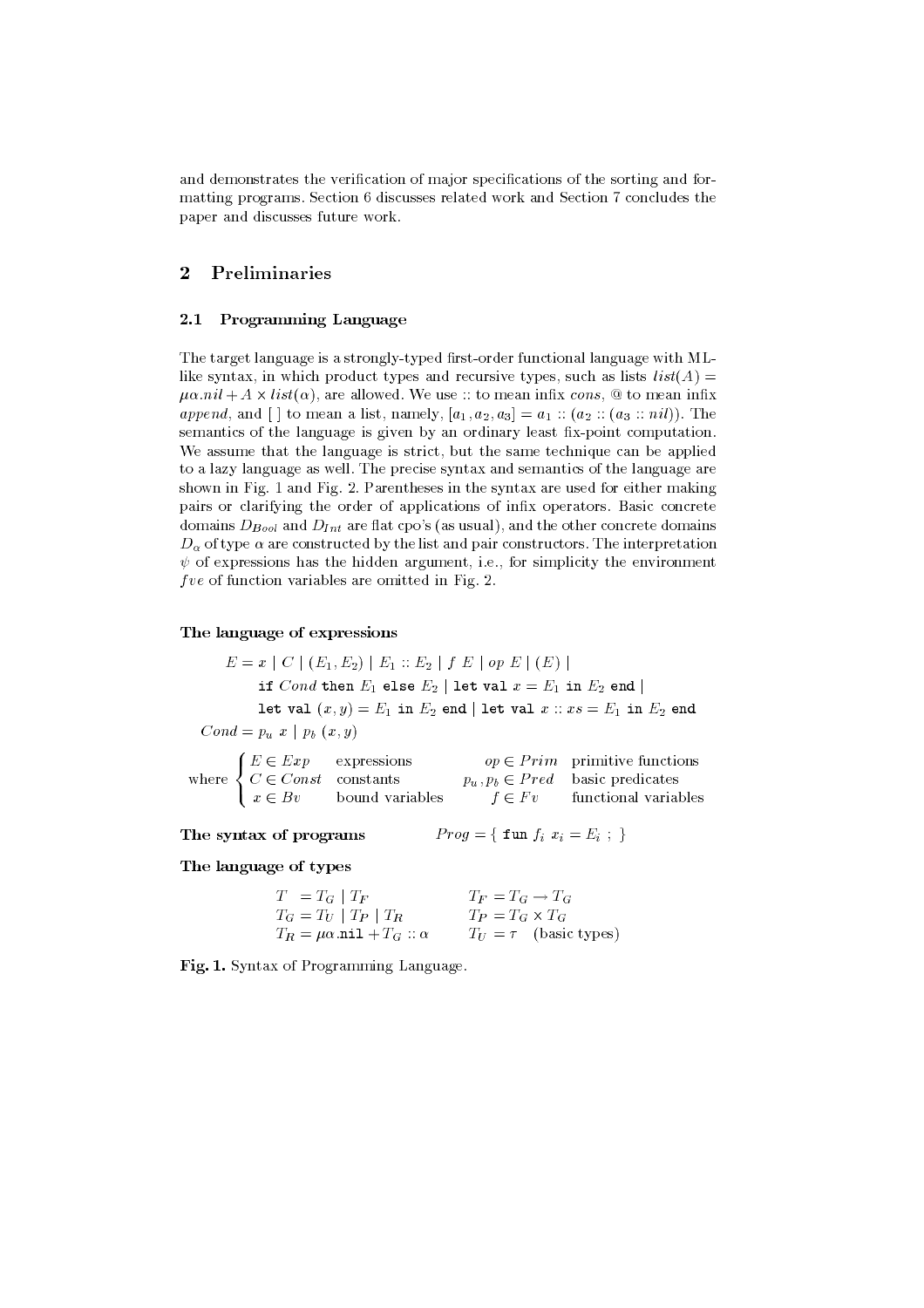$\varphi \llbracket \{$  fun  $f_i$   $x_i = E_i$ ; }  $\rrbracket$  $= fve$  whererec  $fve = [(\lambda y_1 \cdots y_n. if (bottom? y_1 \cdots y_n)$ <br>then  $\perp$  else  $\psi[[E_i]][y_j/x_j])/f_i]$  $\psi$ <sup>[</sup>C]<sup>b</sup>ve  $=\xi_c$ [C]  $\psi$   $\llbracket x \rrbracket$ bve  $= bve \llbracket x \rrbracket$  $\psi$ [[op E]]bve  $=\xi_f$ [[op]]( $\psi$ [[E]]bve)  $\psi$   $\llbracket p_u \ x \rrbracket$ bve  $=\xi_{v}[[p_u]](bve[[x]])$  $\psi[\![p_b](x,y)]\!]$ bve  $=\xi_p[[p_b]](bve[[x]],bve[[y]])$  $\psi$  *[f E]bve*  $= fve[[f]](\psi[[E]]bve)$  $= (\psi[[E_1]]$ bve,  $\psi[[E_2]]$ bve)  $\psi$   $[(E_1, E_2)]$   $bve$  $\psi[[E_1 :: E_2]]$ bve  $= (\psi[[E_1]]bve) :: (\psi[[E_2]]bve)$  $\psi$  | if Cond then  $E_1$  else  $E_2$ | bve = if (bottom? ( $\psi$  | Cond| bve)) then  $\bot$ elsif  $\psi$ <sup>[[</sup>Cond]<sup>[</sup>bve then  $\psi$ <sup>[[E<sub>1</sub>][bve else  $\psi$ [[E<sub>2</sub>]]bve</sup>  $\psi$ [let val  $x = E_1$  in  $E_2$ ][*bve*  $= \psi$ [[ $E_2$ ]][*bve*[ $\psi$ [[ $E_1$ ]]*bve*/*x*])  $\psi$ [let val  $(x, y) = E_1$  in  $E_2$ ][bve  $= \psi$ [[E<sub>2</sub>]](bve[ $\psi$ [[E<sub>1</sub>]]bve/ $(x, y)$ ])  $\psi$ [let val  $x :: xs = E_1$  in  $E_2$ ][bve =  $\psi$ [E<sub>2</sub>]](bve[ $\psi$ [E<sub>1</sub>]]bve/ $x :: xs$ ])  $= (y_1 = \perp) \vee \cdots \vee (y_n = \perp)$ bottom?  $y_1 \cdots y_n$ where  $\begin{cases} \psi: (Fve \to)Exp \to Bve \to D & \xi_f: Prim \to D \to D \\ \psi_p:Prog \to Fve & \xi_p: Pred \to D \to Bool \\ fve \in Fve = Fv \to D \to D & \xi_c: Const \to D \end{cases}$ 

Fig. 2. Semantics of Programming Language.

An important restriction is that the conditional part of an if-expression must consist only of basic predicates without any functional symbols. Section 5 discusses how this requirement can be loosened. Until then, we use only null as the unary basic predicate on lists, leq, geq, and equal as the binary basic predicates on integers, :: as a binary primitive function, and *nil* as a constant. The type description in a program is often omitted if it can be easily deduced by type inference

For technical simplicity, we also set the following restrictions.

- $-$  Basic types are Int and Bool.
- Product types and recursive types are pairs and lists, respectively.
- $-$  Each function is unary, i.e., pairs must be used to compose variables.

The third restriction means that binary functions and predicates are respectively regarded as unary functions and predicates which accept the argument of pair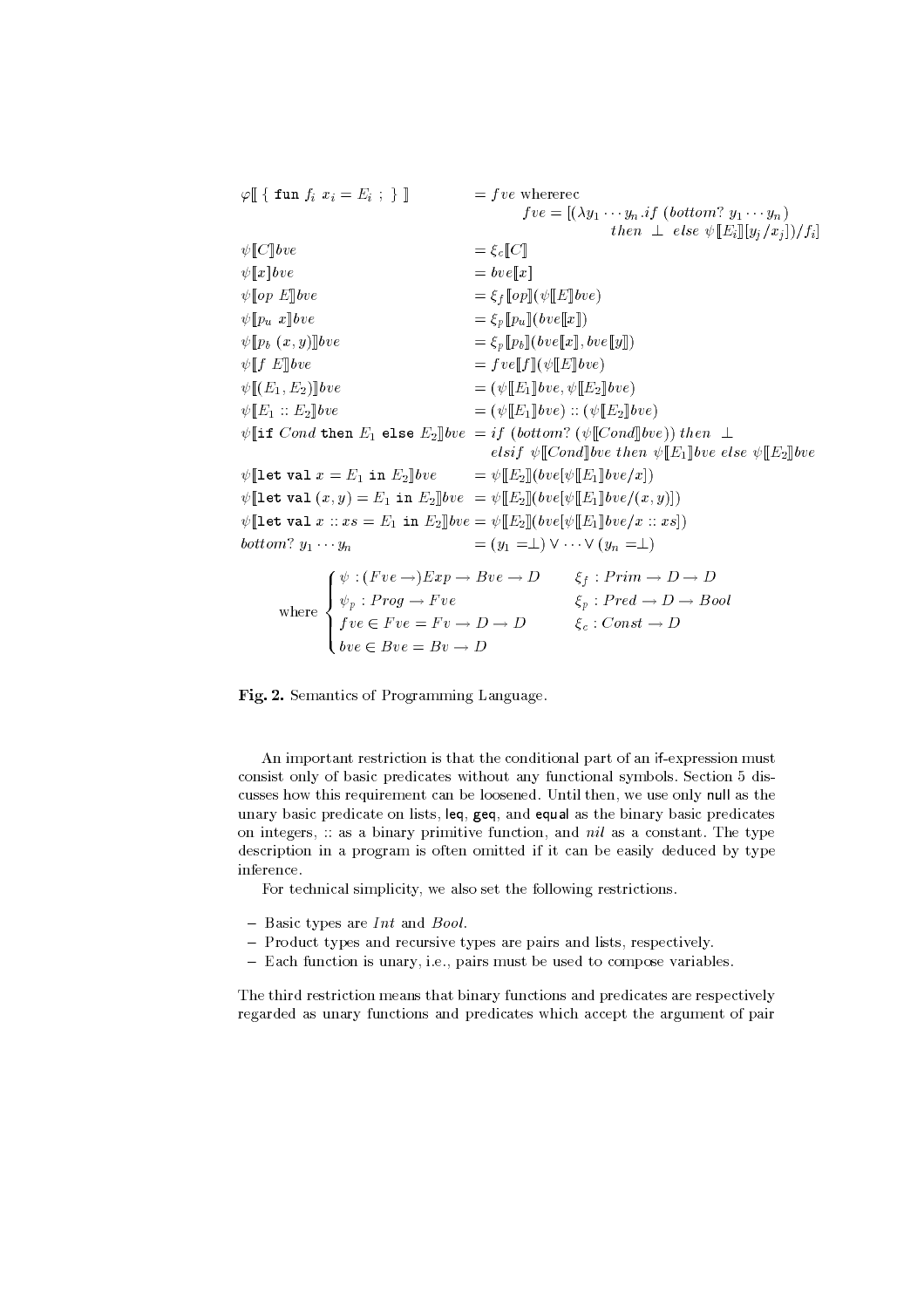type. This assumption can easily be extended to a more general setting, for instance, with tuple types.

Values are denoted by  $a, b, c, \dots$ , lists by  $as, bs, cs, \dots$ , and lists of lists by  $ass, bss, css, \dots$ <sup>1</sup> We also assume that variable names of input variables and locally defined variables are different. The following functions present a sorting program with types sort : int list  $\rightarrow$  int list and max : int list  $\rightarrow$  int  $\times$  int list.

```
fun sort as = if null as then nil else
                 let val (b, bs) = max as in b::sort bs end;
fun max cs = 1et val d:: ds = cs in
              if null ds then (d.nil) else
                 let val (e, es) = max ds in
                  if leq(e,d) then (d,e::es) else (e,d::es) end
             end;
```
#### $2.2$ **Specification Language**

The language for specifying properties is constructed by using predicate constructors  $\forall, \forall_i, \forall_r$ , and  $\nabla$  on basic predicates, constants, free variables, and variables appearing in a program. Predicate constructors will be extended in Section 5. A basic unary predicate is denoted by  $p_U$ , a basic binary predicate by  $p_B$ , a unary predicate by  $P_U$ , and a binary predicate by  $P_B$ . Indexes U and B are often omitted when they are clear from the context. As convention, bound variables are denoted by  $a, b, c, \dots, x, y, z, \dots, as, bs, cs, \dots, xs, ys, zs, \dots$ , free variables by  $X, Y, Z, \dots$ , constants by  $C, M, \dots$ , and expressions by  $E, E_1, E_2, \dots$ .

A binary predicate P is transformed into a unary predicate  $P^E$  by substituting an expression E for the second argument. That is,  $P^{E}(E') = P(E', E)$ .  $\overline{P}$ is defined by  $\bar{P}(E_1, E_2) = P(E_2, E_1)$ . The grammar of the construction of predicates is shown in Fig. 3. Specification of a function  $f$  is expressed with a free variable by  $Q(X) \to P(f X)$ , which means if input X satisfies Q then output f X satisfies P, when  $P,Q \in P_G^-$ . Each input X is a distinct free variable for each function and property to avoid name crash.

Note that negation is not allowed. The meanings and examples of the predicate constructors  $\forall, \forall_i, \forall_r$ , and  $\nabla$  are given as follows.

- $-\forall P_U(xs)$  iff either xs is nil or the unary predicate  $P_U(x)$  holds for each element  $x$  in  $xs$ .
- $-\nabla P_B(xs)$  iff either xs is nil or  $\forall \bar{P}_B^y(ys) \wedge \nabla P_B(ys)$  for  $xs = y :: ys$ .

 $\forall_i P_B(xs,y)$  and  $\forall_r P_B(x,ys)$  are defined by  $\forall P_B^y(xs)$  and  $\forall \bar{P}_B^x(ys)$ , respectively. The examples are shown in the table below.

 $1$  as is a reserved word of ML, but we ignore it.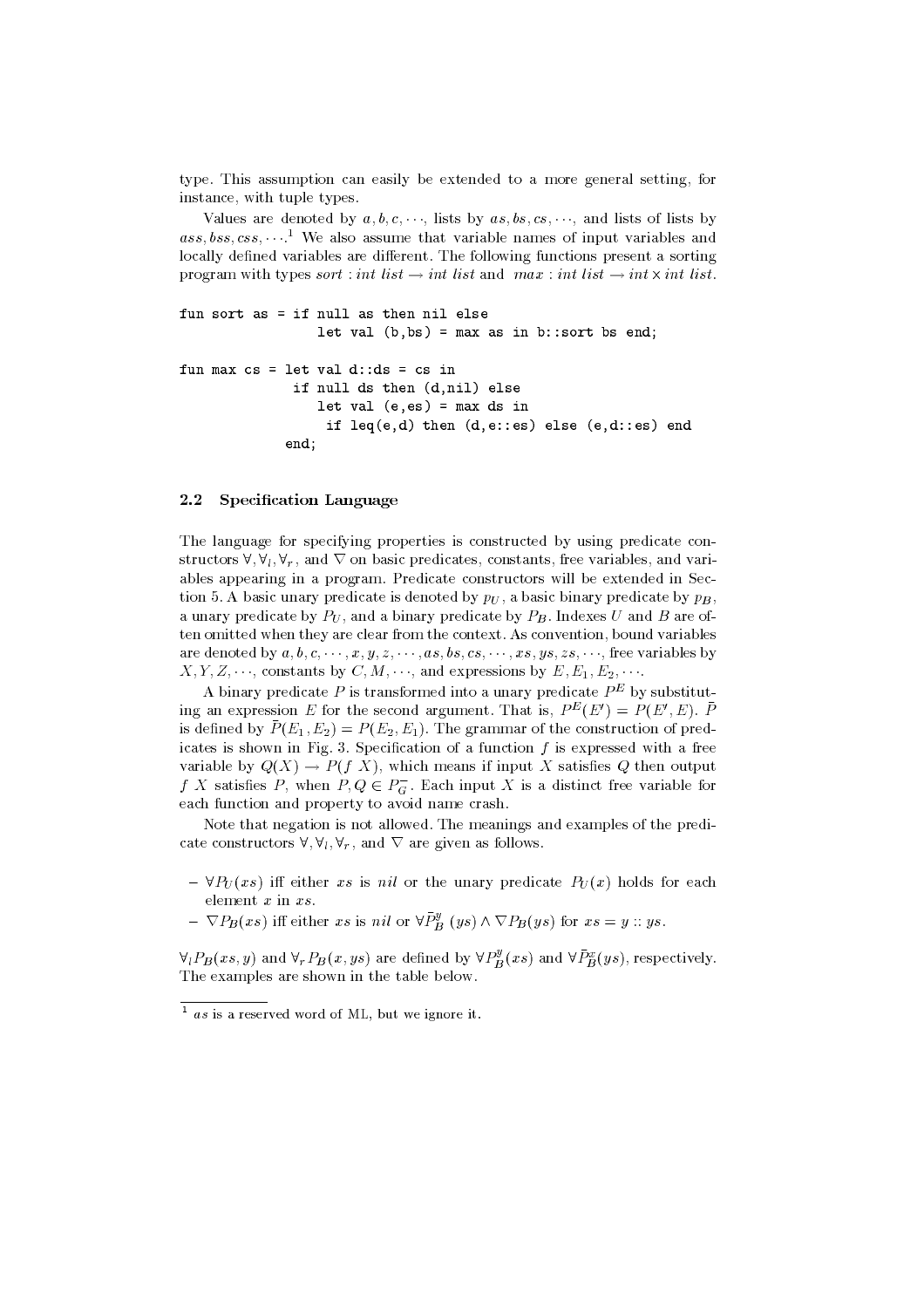| $P_F = P_G^- X \to P_G^- (f X)$                                                      | properties of functions        |
|--------------------------------------------------------------------------------------|--------------------------------|
| $P_G^-$ = predicates in $P_G$ without bound variables                                |                                |
| $P_G = P_S   P_P  $ true   false                                                     | ground properties              |
| $P_S = P_U \mid P_R$                                                                 | unary predicates               |
| $P_R = \forall P_U \mid \nabla P_G \mid P_P^E \mid P_R \wedge P_R \mid P_R \vee P_R$ | properties of lists            |
| $P_P = P_B   P_P   P_S \times P_S   \forall_r P_P   \forall_l P_P  $                 | properties of pairs            |
| $P_P \wedge P_P   P_P \vee P_P$                                                      |                                |
| $P_B = p_b   \overline{P}_B   P_B \wedge P_B   P_B \vee P_B$                         | basic binary predicates        |
| $P_U = p_u \mid P_R^X \mid P_U \wedge P_U \mid P_U \vee P_U$                         | basic unary predicates         |
| E,                                                                                   | expressions                    |
| $V = X   x   c$                                                                      | basic expressions              |
| $\boldsymbol{X}$                                                                     | (finitely many) free variables |
| $\boldsymbol{x}$                                                                     | bound variables                |
| C                                                                                    | constants                      |

Fig. 3. Language for specification of properties.

| predicate                       | true                                           | false        |
|---------------------------------|------------------------------------------------|--------------|
| $geq^3(a)$                      |                                                |              |
| $\forall$ geq <sup>3</sup> (as) | $[3,6,4], \text{nil}$                          | [3,6,1]      |
|                                 | $\forall_{l} leq(as,a)$ ([3,6,4], 8), (nil, 8) | ([3,6,4], 5) |
|                                 | $\forall$ rleq(a, as) [(3, [3,6,4]), (3, nil)  | (5, [3,6,4]) |
|                                 | $\nabla geq(as)$ [6,4,3], nil                  | [4,6,3]      |

For instance, the sorting program is fully specified by the following conditions.

- 1. Output must be ordered (called orderedness).
- 2. Input and output are the same *multiset* (called **preservation**).

Orderedness is expressed as  $true \rightarrow \nabla geg(sort X)$ . That is, the output of the sorting program is decreasing if the input satisfies true (i.e., empty assumptions). For preservation, the weaker condition called weak preservation, i.e., the input and the output are the same  $set$ , is expressed by

$$
true \to (\forall_l \exists_r equal \land \forall_r \exists_l equal)^X (sort X).
$$

with the introduction of additional predicate constructors  $\exists$ ,  $\exists$ <sub>l</sub>, and  $\exists$ <sub>r</sub> (which intuitively mean  $\neg \forall \neg, \neg \forall \neg$ , and  $\neg \forall_r \neg$ , respectively), which will be discussed in Section 5. Note that only the input variable of a function remains in the scope when a function call occurs, thus our definition of properties of functions  $(P_F)$ is possible (which was neglected in [19]).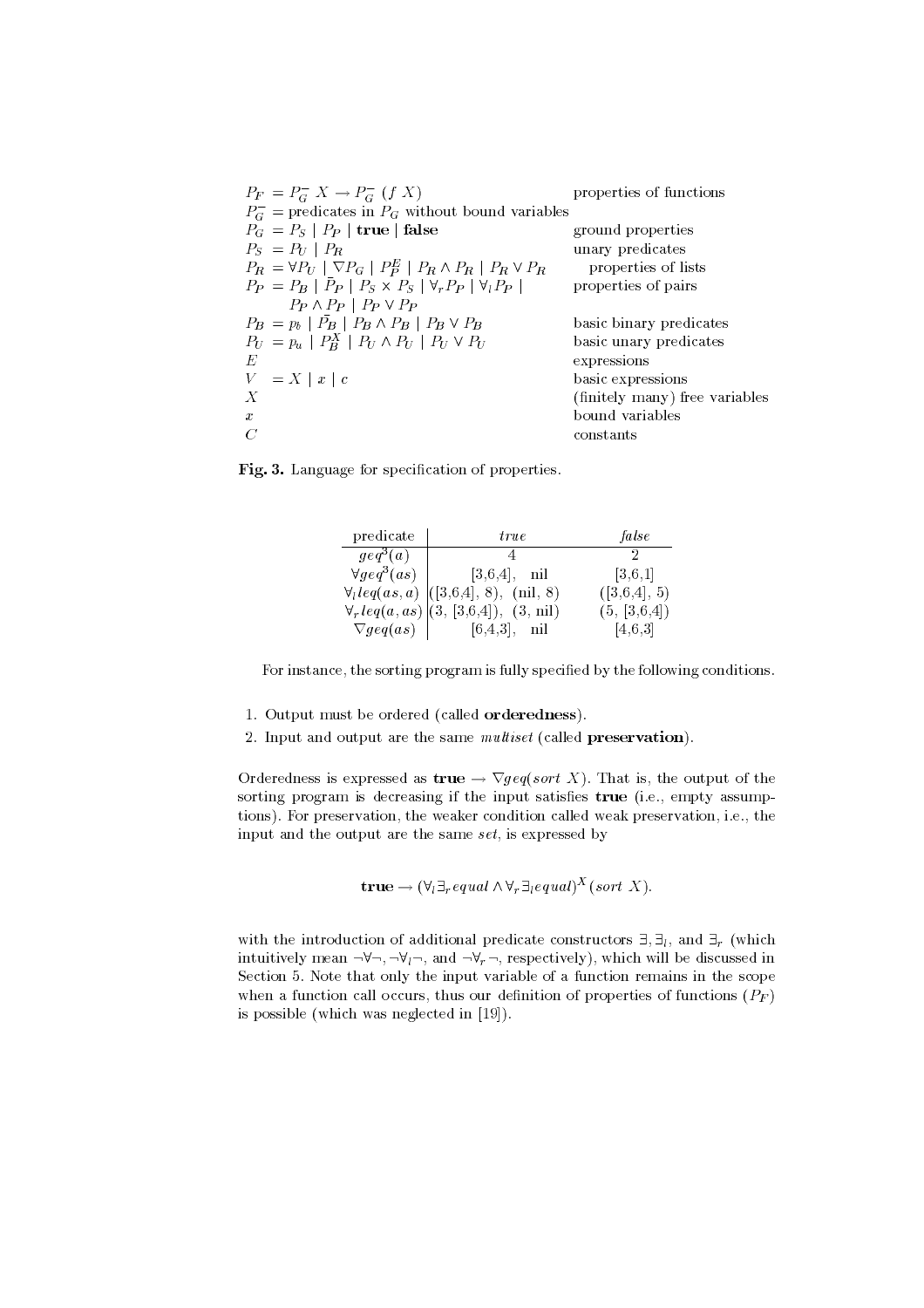### **Automatic Verification as Abstract Interpretation**  $\bf{3}$

#### $3.1$ Verification Algorithm as Abstract Interpretation

An abstract interpretation consists of an abstract domain, its order, and an interpretation (on an abstract domain) of primitive functions [11, 1, 7]. Our choice is a backward abstract interpretation with

abstract domain a set of predicates (in Fig. 3) satisfying the type, order the entailment relation defined in Fig. 4, and interpretation defined in Fig. 5.

Let {  $\text{fun } f_i$   $x_i = E_i$ ; } be a program. The verification algorithm is the least fixed point computation to solve *whererec* equations in Fig. 5. Section 4 explains how this algorithm performs on the sorting program.

The entailment relation  $\Box$  (in Fig. 4) is intuitively the opposite of the logical implication. That is,  $P \sqsubset Q$  means that Q implies P. By definition, true is the least element and false is the greatest element in the abstract domain. We denote by  $P \equiv Q$  if  $P \sqsubseteq Q$  and  $P \sqsupseteq Q$ . The entailment relation may be used to trim at each step of interpretation  $\Psi$ . Formally, the entailment relation consists of axioms on basic predicates/predicate constructors, and ordinary logical rules, and their extensions by predicate constructors, as defined in Fig. 4.

In Fig. 5, let Formula be a set of all formulae constructed from predicates in Fig. 3 and bound variables (in the scope of an expression) with logical connectives  $\wedge$  and  $\vee$ . The disjunction  $\vee$  is regarded as composing branches of the verification, i.e., each branch (conjunctive formula) is analyzed independently.

The projection  $\downarrow$  extracts a predicate P, in which a bound variable x (in the scope of an expression  $E$ ) is substituted in a formula. When regarding a conjunctive formula  $\gamma$  as an assignment from bound variables to predicates,  $\gamma \downarrow_x$ coincides with the restriction to x. For instance,  $(\text{leq}(x, y) \wedge \nabla(x s)) \downarrow_x = \text{leq}^y(x)$ . Note that the  $\downarrow$  operator is used when the local definition of x in a **let**-expression is analyzed, thus  $P = \gamma \downarrow_x$  must exclude x. In our specification language, if such case occurs then  $P(x)$  can be reduced **true** or **false** using the entailment relation

The  $\neg$ -elimination operator  $\bigcirc$  is defined by

$$
\bigcap [ (Cond \wedge P) \vee (\neg Cond \wedge P')] = \vee_i Q_i
$$

where each  $Q_i$  satisfies  $Cond \wedge P \sqsubseteq Q_i$  and  $\neg Cond \wedge P' \sqsubseteq Q_i$ . For instance,  $\bigoplus [ (leg(e, d) \wedge \forall leg^d(es)) \vee (\neg leg(e, d) \wedge \forall leg^e) ] = \forall leg^d(es) \vee \forall leg^e(es).$ 

The interpretation of a function call

$$
\Psi[\![f\ E]\!] P = \Psi[\![E]\!](\{fvp[\![f]\!] P^{\beta\,\overline{\eta}})\theta^{\beta\,\overline{\eta}}\}
$$

requires another operation, called  $\beta \bar{\eta}$ -expansion (similar to the substitution calculus in higher-order rewrite systems [24]). When a function  $f$  is called in an expression E, bound variables (except for an input variable to f) become out of the scope. Thus, if a predicate  $P$  contains a bound variable, then it must be replaced with a free variable and the substitution to the free variable must be kept. They are  $P^{\beta\bar{\eta}}$  and  $\theta^{\beta\bar{\eta}}$ . For instance,  $\Psi$  of  $E$   $\forall$ leg<sup>b</sup> creates  $P^{\beta\bar{\eta}} = \forall$ leg<sup>Z</sup> and  $\theta^{\beta \bar{\eta}} = [Z \leftarrow b].$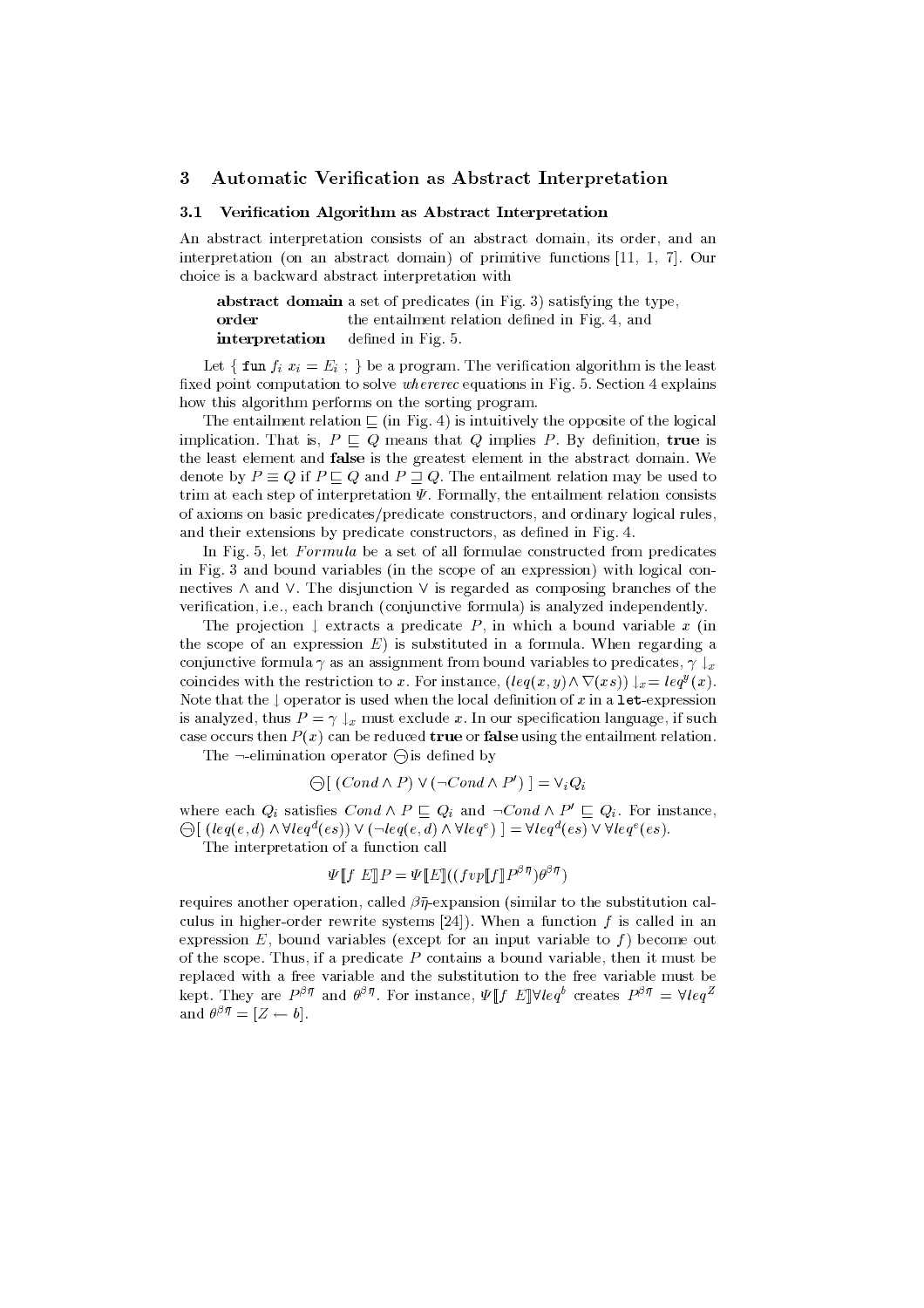### Axioms on basic predicates

$$
\overline{equal} \equiv equal \qquad \overline{leq} \equiv geg \qquad null(\text{nil}) \equiv \text{true} \qquad null(x::xs) \equiv \text{false}
$$
\n
$$
equal(x,x) \equiv \text{true} \qquad geq(x,x) \equiv \text{true} \qquad leq(x,x) \equiv \text{true}
$$
\n
$$
equal \sqsubseteq equal^x \times \overline{equal^x} \qquad geq \sqsubseteq geq^x \times \overline{geq^x} \qquad leq \sqsubseteq leq^x \times \overline{leq^x}
$$
\n
$$
\overline{PP^x \sqsubseteq \overline{PP^x} \land P(z,y)} \qquad \overline{\forall_l \forall_r P \sqsubseteq (\forall_l \forall_r P)^{xs} \times (\overline{\forall_l \forall_r P})^{xs}} \qquad \text{Transitivity}
$$

### Ordinary logical rules on logical connectives

$$
P \wedge P \equiv P
$$
  
\n
$$
P \vee P \equiv P
$$
  
\n
$$
P \vee P \equiv P
$$
  
\n
$$
P_1 \subseteq P_1 \wedge P_2
$$
  
\n
$$
P_2 \subseteq P_1
$$
  
\n
$$
P_1 \subseteq P_2
$$
  
\n
$$
P_1' \subseteq P_2'
$$
  
\n
$$
P_1' \subseteq P_2' \wedge P_2'
$$
  
\n
$$
P_1 \subseteq P_2 \wedge P_2'
$$
  
\n
$$
P_1 \vee P_1' \subseteq P_2 \vee P_2'
$$
  
\n
$$
P_1 \vee P_1' \subseteq P_2 \vee P_2'
$$
  
\n
$$
P_1 \vee P_1' \subseteq P_2 \vee P_2'
$$
  
\n
$$
P_1 \vee P_1' \subseteq P_2 \vee P_2'
$$
  
\n
$$
P_1 \vee P_1' \subseteq P_2 \vee P_2'
$$
  
\n
$$
P_1 \vee P_1' \subseteq P_2 \vee P_2'
$$
  
\n
$$
P_1 \vee P_1' \subseteq P_2 \vee P_2'
$$

### Entailment relation of predicate constructors

$$
\frac{P_1 \subseteq P_2}{\overline{P}_1 \subseteq \overline{P}_2} \qquad \frac{P_1 \subseteq P_2}{\dagger P_1 \subseteq \dagger P_2} \text{ list } \qquad \dagger (P_1 \land P_2) \equiv \dagger P_1 \land \dagger P_2 \quad \text{with } \dagger \in \{\forall, \forall_l, \forall_r, \nabla\}
$$
\n
$$
\frac{P_1 \subseteq P'_1}{P_1 \times P_2 \subseteq P'_1 \times P'_2} \text{ pair } \qquad (P_1 \times P_2) \land (P'_1 \times P'_2) \equiv (P_1 \land P'_1) \times (P_2 \land P'_2)
$$
\n
$$
\overline{\overline{P}} \equiv P \qquad \overline{P_1 \land P_2} \equiv \overline{P_1} \land \overline{P_2} \qquad \overline{P_1 \lor P_2} \equiv \overline{P_1} \lor \overline{P_2} \qquad \overline{P_1 \times P_2} \equiv P_2 \times P_1
$$
\n
$$
\overline{\forall_l P} \equiv \forall_r \overline{P} \qquad \overline{\forall_r P} \equiv \forall_l \overline{P} \qquad (\forall_l P)^E \equiv \forall (P^E) \qquad \forall_l \forall_r P \equiv \forall_r \forall_l P
$$
\n
$$
\forall P(a::as) \equiv P(a) \land \forall P(as) \qquad \forall P(nil) \equiv \text{true}
$$
\n
$$
\nabla P(a::as) \equiv \forall \overline{P}^a(as) \land \nabla P(as) \qquad \nabla P(nil) \equiv \text{true}
$$

Fig. 4. Entailment relation

### Theorem 1. The verification algorithm always terminates.

(Sketch of proof) Basic predicates, variables, and constants appearing in a program are finite. A free variable is introduced as a substitute for a bound variable only when function-calls; thus, only finitely many free variables are used during verifications. Since each predicate constructor enriches types, once types of functions are fixed only finitely many applications of predicate constructors are possible. The finiteness of an input-dependent abstract domain is then guaranteed. The algorithm is therefore formulated as the least fix-point computation on a finite abstract domain, so that it terminates.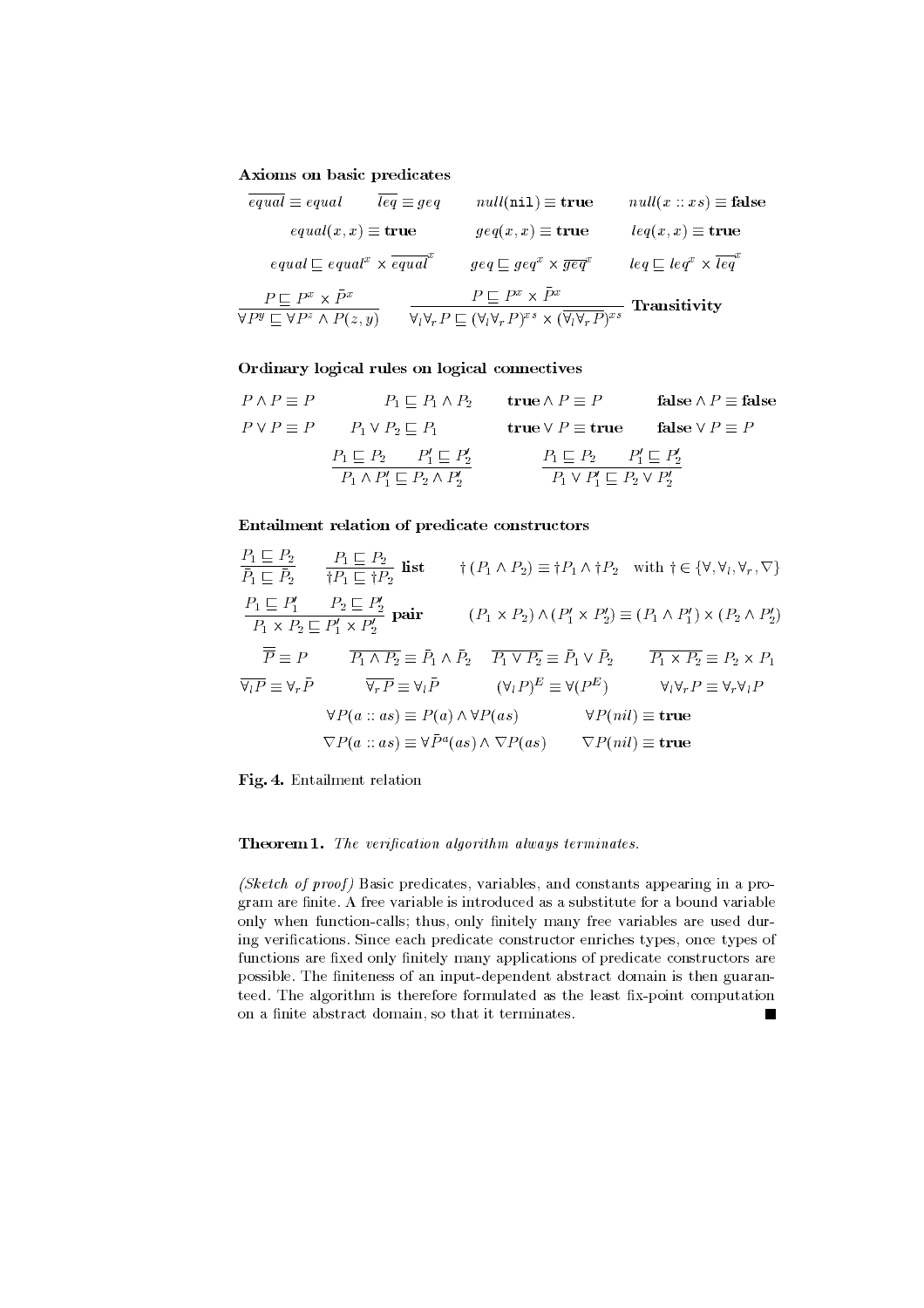$\begin{aligned} & = fvp \text{ where } cyp = [\ (\lambda P_1 \cdots P_n . (\Psi [\![ E_i ]\!] P_i) \!\downarrow_{x_i})/f_i\ ] \\ & = \left\{ \begin{aligned} & \textbf{true} && \text{if } P(C) \\ & \textbf{false} && \text{otherwise} \end{aligned} \right. \end{aligned}$  $\Phi \llbracket \{ \text{ fun } f_i \ x_i = E_i \ ; \ \} \rrbracket$  $\varPsi[\![C]\!]P$  $\Psi$ [ $x$ ] $P$  $= P(x)$  $= \Psi \llbracket E \rrbracket (\varXi \llbracket op \rrbracket P)$  $\Psi$ [op E]]P  $= \Psi \llbracket E \rrbracket ((f v p \llbracket f \rrbracket P^{\beta \bar{\eta}}) \theta^{\beta \bar{\eta}}$  $\Psi$  of  $E$   $P$  $\begin{aligned} &\qquad=\begin{cases} \Psi \llbracket E_1 \rrbracket P_1 \wedge \Psi \llbracket E_2 \rrbracket P_2 & \text{if } P=P_1 \times P_2 \\ \Psi \llbracket E_1 \rrbracket P^{E_2} \vee \Psi \llbracket E_2 \rrbracket \bar{P}^{E_1} & \text{otherwise} \end{cases} \\ &=\begin{cases} \Psi \llbracket E_1 \rrbracket Q \wedge \Psi \llbracket E_2 \rrbracket \forall Q & \text{if } P=\forall Q \\ \Psi \llbracket (E_1,E_2) \rrbracket \forall_T Q \wedge \Psi \llbracket E_2 \rrbracket \nabla Q & \text{if$  $\Psi[[E_1,E_2]]P$  $\Psi$ [E<sub>1</sub> :: E<sub>2</sub>][P  $\Psi$ [if Cond then  $E_1$  else  $E_2$ ] $P = \bigoplus [(Cond \wedge \Psi |E_1|]P) \vee (\neg Cond \wedge \Psi |E_2|]P)]$  $\Psi$ [let val  $x = E_1$  in  $E_2$ ]] $P$  $=\Psi$ [E<sub>1</sub>]( $\Psi$ [E<sub>2</sub>][P)]<sub>r</sub>  $\Psi$ [let val  $(x, y) = E_1$  in  $E_2$ ] $P = \Psi$ [ $E_1$ ]] $(\Psi$ [ $E_2$ ]] $P) \downarrow_{(x, y)}$ <br>  $\Psi$ [let val  $x :: xs = E_1$  in  $E_2$ ]] $P = \begin{cases} \Psi$ [ $E_1$ ]] $\nabla Q$  if  $(\Psi$ [[ $E_2$ ]] $P) \downarrow_{(x, xs)} = \forall_r Q \ \Psi$ [[ $E_1$ ]] $\nabla Q$  if  $(\Psi$ [[ $E_2$ ]] $P) \downarrow_{x} = Q$  or  $(\Psi$ where  $\begin{cases} \Psi: (Fvp \to)Exp \to Pred \to Formula & \Xi:Prim \to Pred \to Pred \\ \Phi:Prog \to Fvp & \downarrow:Formula \to Bv \to Pred \\ fvp \in Fvp = Fv \to Pred \to Pred & \ominus:Formula \to Formula \end{cases}$ 

Fig. 5. Abstract semantics of verification

### Soundness by Domain-Induced Abstract Interpretation  $3.2$

In this section, we will show how the abstract interpretation  $\Phi$  is obtained as a domain-induced abstract interpretation, i.e., an abstract interpretation induced from domain abstractions. As a consequence, the soundness proof is given. Note that an automatic verification cannot be complete by nature.

Let the domain and codomain of a function f of type  $\alpha \to \beta$  be  $D_{\alpha}$  and  $D_{\beta}$ , respectively. Let the power domain  $PD[D_\alpha]$  of  $D_\alpha$  be  $\{cl_{D_\alpha}^{\downarrow}(\mathcal{X}) \mid \mathcal{X} \subseteq D_\alpha\}$  with the order  $\underline{\sqsubseteq}_{-1} = \underline{\supset}$ , where  $cl_{D_{\infty}}^{\downarrow}$  is the downward closure operator in  $D_{\alpha}$ .

 $\Phi$  (in Fig. 5) is expressed as the two-step domain-induced abstract interpretation (as indicated in Fig. 6). The first step is backward and consists of

- the abstract domain  $PD[D_\alpha]$
- the concretization map  $\arccos \frac{1}{\alpha}$  =  $id_{D_{\alpha}}$
- the abstraction map  $abs_{\alpha}^1 = cl_{D_{\alpha}}^1$

This step precisely detects how much of the input is enough to produce the output satisfying the specification. The next step approximates according to the specification language in order to make the analysis decidable. Let  $Pred_{\alpha}$  be a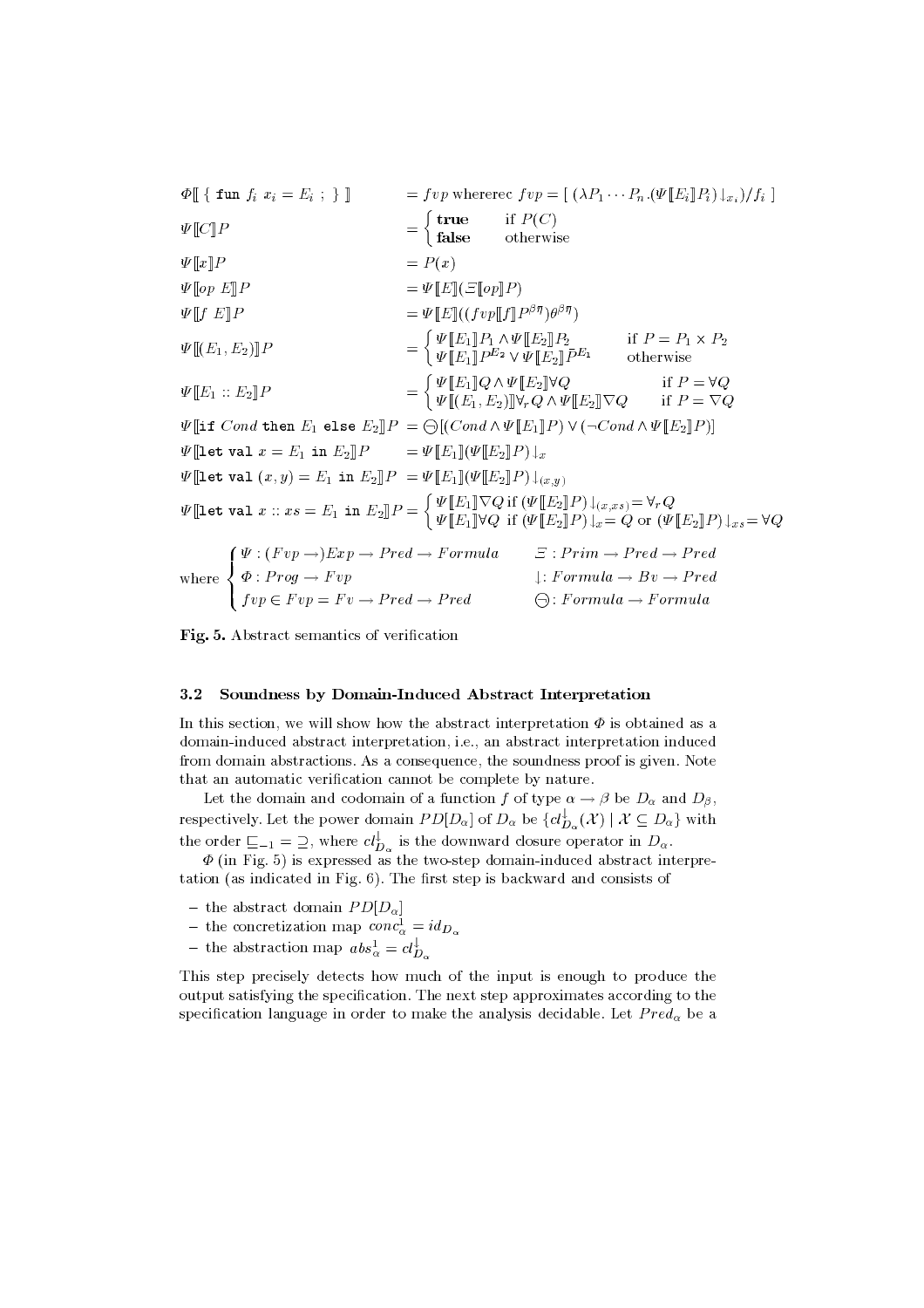

Fig. 6. Two steps of domain-induced abstract interpretation

set of predicates on  $D_{\alpha}$  generated as  $P_{G}^{-}$  in Fig. 3. The second step is forward and consists of

- the abstract domain  $Pred_{\alpha}$ .
- the concretization map  $conc_{\alpha}^{2}(P) = cl_{D_{\alpha}}^{1}(\{x \in D_{\alpha} \mid P(x)\})$  for  $P \in Pred_{\alpha}$ .
- the abstraction map  $abs_{\alpha}^{2}(\mathcal{X}) = \Pi(\lbrace P \in Pred_{\alpha} \mid cone_{\alpha}^{2}(P) \subset \mathcal{X} \rbrace)$  for  $\mathcal{X} \in$  $PD[D_{\alpha}].$

Note that the abstract domain  $Pred_{\alpha}$  is a lattice wrt the entailment relation. For instance,  $P \sqcup Q$  and  $P \sqcap Q$  always exists as  $P \land Q$  and  $P \lor Q$ , respectively.

Thus an abstract interpretation  $\Xi$  on a primitive function op of type  $\alpha \to \beta$ is defined by  $\Xi(op) = abs \cdot op^{-1} \cdot conc$ , where  $abs_{\alpha} = abs_{\alpha}^2 \cdot abs_{\alpha}^1$  and  $conc_{\beta} = conc_{\beta}^1 \cdot conc_{\beta}^2$ . Similar to  $\Psi$  on expressions. The abstract interpretation  $\Phi$  on recursively defined functions  $f_i$ 's is obtained by the least fix-point computation.

**Definition 2.** For an abstract interpretation  $\Phi$ , a function f is safe if f satisfies  $\Phi(f) \sqsubseteq abs \cdot f^{-1} \cdot conc$ . An abstract interpretation  $\Psi$  is safe if each primitive function is safe.

**Theorem 3.** The verification algorithm is sound (i.e., the detected property of a program always holds if a program terminates).

(Sketch of proof) Since the concretization map  $conc_{\alpha}$  and the abstraction map  $abs_{\beta}$  satisfy  $abs_{\alpha} \cdot conc_{\alpha} = id_{D_{\alpha}}$  and  $conc_{\alpha} \cdot abs_{\alpha} \subseteq cl_{D_{\alpha}}^{\downarrow}$ , a recursively defined function is safe. Thus the detected property is sound.

### **Example: Verifying Orderedness of Sorting**  $\overline{\mathbf{4}}$

The verification algorithm is explained here by an example of orderedness  $true \rightarrow$  $\nabla$ geg(sort X). When unknown properties of user-defined functions are required, new conjectures are produced. For instance, when verifying  $true \rightarrow \nabla geq(sort X)$ it automatically produces and proves the lemmata;  $\forall leg^Z(X) \rightarrow \forall leg^Z(sort X)$ ,  $\neg null \wedge \forall \text{leg}^Z(Y) \rightarrow \text{leg}^Z \times \forall \text{leg}^Z(max Y), \text{and } \neg null(Y) \rightarrow \forall \text{reg}(\text{max } Y).$  The generation of lemmata is shown at the top of Fig. 7. The vertical wavy arrow indicates an iterative procedure, the double arrow indicates the creation of a conjecture, and the arrow returns the resulting lemma.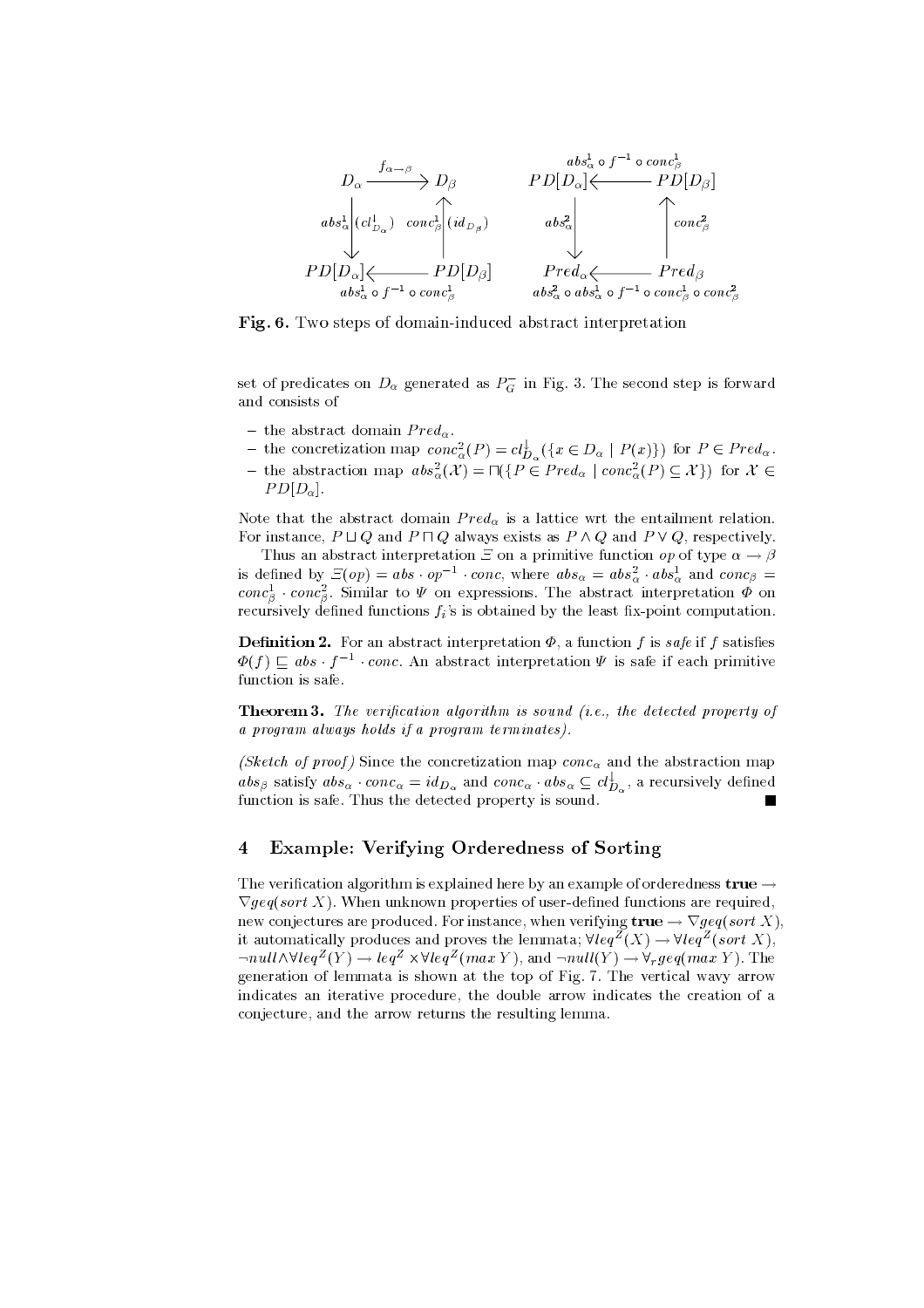

Fig. 7. Generation of lemmata for true  $\rightarrow \nabla g e q (sort X)$ 

For instance,  $\forall leg^Z(X) \rightarrow \forall leg^Z(sort\ X)$  means that if an input of sort is  $less$ -than-or-equal-to any given Z, an output is also less-than-or-equal-to Z. This lemma is generated as a conjecture  $true \rightarrow \forall leg^{Z}(sort X)$  at the else-branch of the if-expression in sort  $(\Psi[\mathbf{b}::\texttt{sort } \mathbf{bs}]\nabla geq)$  as follows.

 $\begin{align*}\n\nabla g e q(b::sort bs) &\equiv \forall_r g e q(b, sort bs) \land \nabla g e q (sort bs) \\
&\equiv \forall le q^b (sort bs) \land \nabla g e q (sort bs)\n\end{align*}$ 

Since there are no conjectures related to  $\forall leg^b(sort\ X)$  in the recursion hypothesis, a new conjecture is created. But properties of functions  $(P_F \text{ in Fig. 3})$  exclude bound variables. Thus, by the  $\beta \bar{\eta}$ -expansion,  $\forall leg^b(sort\ X)$  is transformed to  $\forall leq^Z (sort X)$  with the substitution  $[Z \leftarrow b]$ , and  $true \rightarrow \forall leq^Z (sort X)$  is created. This means that no local information on  $b$  is used during the verification of true  $\rightarrow \forall leq^Z (sort X)$ . This conjecture does not hold; instead, we obtain  $\forall leg^{Z}(X) \rightarrow \forall leg^{Z}(sort X)$  as a lemma.

A typical example of the use of the entailment relation appears in the verification of  $\neg null(Y) \rightarrow \forall_{r} geq(max Y)$ . At the second if-expression in max,  $\Psi$  |if leq(e,d) then (d,e::es) else (e,d::es)  $\forall$ rgeq is created. Thus,  $(leg(e, d) \land \forall leg^d(es)) \lor (\neg leg(e, d) \land \forall leg^e(es))$  is obtained. From the transitivity of leq,  $leq(e,d) \wedge \forall leq^d(es)) \sqsubseteq leq(e,d) \wedge \forall leq^e(es)$  (see the underlined parts), therefore we obtain  $\forall leq^e(e_s)$  by the  $\neg$ -elimination. Note that the  $\neg$ -elimination also creates  $\forall \text{leg}^d(e\text{s})$ , but only  $\forall \text{leg}^e(e\text{s})$  branch is successful, i.e., from the recursion hypothesis  $\Psi$   $\mathbb{R}$  ax ds  $\mathbb{V}_r$  geq is reduced to  $\neg null(ds)$ , as desired. Thus  $\forall$ leg<sup>d</sup>(es) is omitted.

### Extensions  $\overline{5}$

#### $5.1$ New Predicate Constructors

In this section we introduce new predicate constructors and extend the entailment relation to make it possible to verify weak preservation of sort programs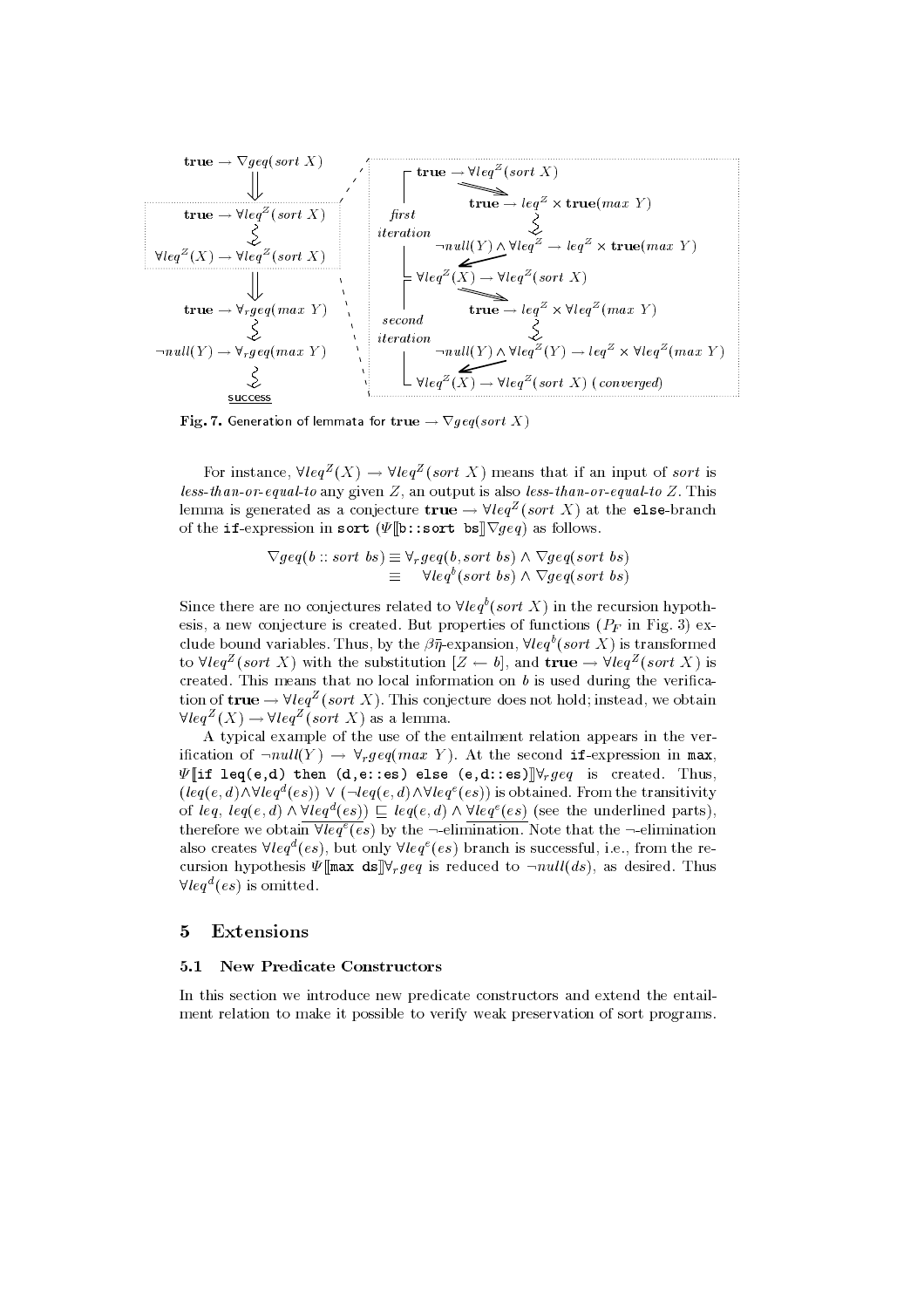The new predicate constructors are  $\exists, \exists_i, \exists_r$ , and  $\Delta$ . The predicates are extended by updating part of the grammar in Fig. 3 with

 $P_R = \forall P_U \mid \underline{\exists P_U} \mid \nabla P_G \mid \underline{\Delta P_G} \mid P_P^E \mid P_R \wedge P_R \mid P_R \vee P_R$ properties of lists  $P_P = P_B | \overline{P_P | P_S \times P_S} | \overline{\forall_r P_B | \forall_l P_B | \exists_l P_B | \exists_r P_B |}$ properties of pairs  $P_P \wedge P_P$  |  $P_P \vee P_P$ 

where the underlined parts are newly added. Their meanings are shown by examples in the table below. The entailment relation is enriched as in Fig. 8.

| predicate                                           | true         | false                   |
|-----------------------------------------------------|--------------|-------------------------|
| $\exists \text{geq} \{q^5(as)   [3,6,4] \}$         |              | $([3,2,4])$ , nil       |
| $\exists_{l} \text{leq}(as, a) \mid ([3, 6, 4], 5)$ |              | ([3,6,4], 2), (nil, 5)  |
| $\exists$ <sub>r</sub> $leq(a,as)$                  | (5, [3,6,4]) | (7, [3,6,4]), (5, nil)  |
| $\triangle$ leg(as)                                 | [3,2,4]      | $[3,6,4]$ , $[3]$ , nil |

Then weak preservation of sort is expressed by

$$
true \to \overline{\forall_{l} \exists_{r} equal \land \forall_{r} \exists_{l} equal}^{X} (sort X).
$$

During the verification of true  $\rightarrow \overline{\forall_i \exists_r \in qual}^X(sort X)$ , the key step is at  $\forall i \exists$ <sub>r</sub> equal(as, b :: sort(bs)) in sort. By transitivity  $\forall i \exists$ <sub>r</sub> equal(as, b :: bs)  $\land$  $\forall i \exists_{r} equal(b::bs,b::sort(bs))$  is inferred. To solve the second component, the entailment relation  $\forall i \exists_r P(a::as,b::bs) \sqsubseteq P(a,b) \wedge \forall i \exists_r P(as,bs)$  is used. This is obtained as a transitive closure by

$$
\forall_l \exists_r P(a::as,b::bs) \equiv \exists_r P(a,b::bs) \land \underbrace{\forall_l \exists_r P(as,b::bs)}_{\sqsubseteq} (P(a,b) \lor \exists_r P(a,bs)) \land \forall_l \exists_r P(as,bs)
$$

$$
\sqsubseteq P(a,b) \land \forall_l \exists_r P(as,bs).
$$

Thus  $\forall i \exists_{r} \in qual(b::bs,b::sort(bs))$  is reduced to  $\forall i \exists_{r} \in qual(bs, sort(bs))$  which is a recursion hypothesis. The rest  $\forall i \exists_{r} equal(as, b::bs)$  creates the conjecture

$$
true \rightarrow \overline{\forall_{l}(equal \times true \vee true \times \exists_{r} equal)}^{r} (max Y)
$$

at  $(b, bs)$  = max as, and similar approximations occur in max at expressions (d,e: :es) and (e,d: :es). true  $\rightarrow \overline{\exists l} \forall_{\text{regular}}^X(\text{sort } X)$  is similarly verified.

#### 5.2 **Uninterpreted Functions and Predicates**

This section extends the range of conditional expressions that can be included in the programs to be verified. Function symbols (either primitive or user-defined) in the conditional part of an if-expression are allowed. They are left uninterpreted during the verification, and the result will be refined by partial evaluation of these function symbols.

The example is a formatting program format that formats a sentence (expressed by a list of strings) as a list of sentences each of which has a width less-than-or-equal-to a specified number  $M$ . Its specifications are as follows.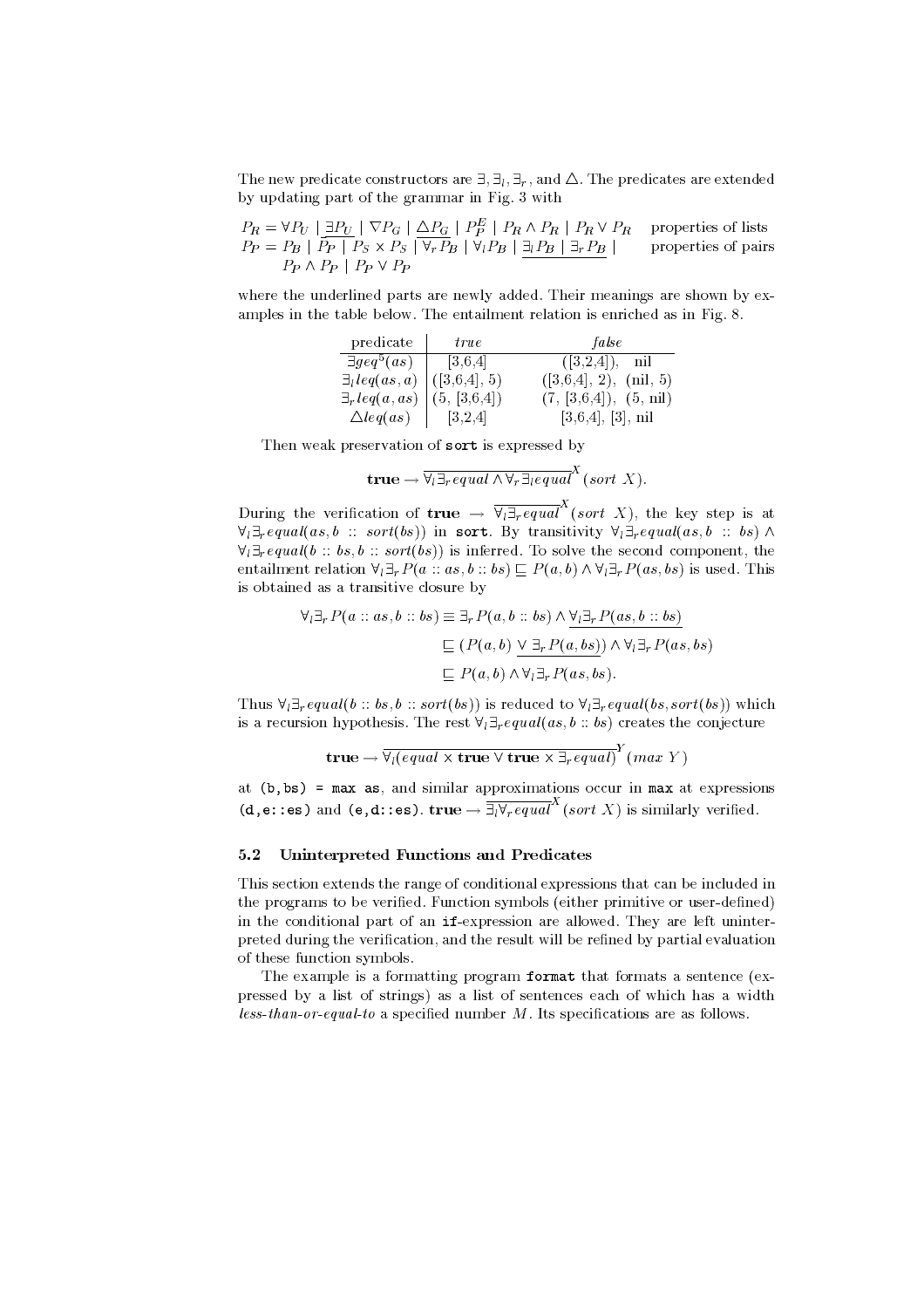$$
\frac{P_1 \subseteq P_2}{\Delta P_1 \subseteq \Delta P_2} \quad \frac{P_1 \subseteq P_2}{\dagger P_1 \subseteq \dagger P_2} \text{ list} \quad \dagger (P_1 \vee P_2) \equiv \dagger P_1 \vee \dagger P_2 \quad \text{with } \dagger \in \{\exists, \exists_l, \exists_r\}
$$
\n
$$
\overline{\exists_l P} \equiv \exists_r \overline{P} \quad \overline{\exists_r P} \equiv \exists_l \overline{P} \quad (\exists_l P)^E \equiv \exists (P^E) \quad \exists_l \exists_r P \equiv \exists_r \exists_l P
$$
\n
$$
\frac{P \subseteq P^x \times \overline{P}^x}{\forall_l \exists_r P \subseteq (\forall_l \exists_r P)^{xs} \times (\overline{\forall_l \exists_r P})^{xs}} \quad \frac{P \subseteq P^x \times \overline{P}^x}{\exists_l \forall_r P \subseteq (\exists_l \forall_r P)^{xs} \times (\overline{\exists_l \forall_r P})^{xs}} \text{Transitivity}
$$
\n
$$
\exists P(a::as) \equiv P(a) \vee \exists P(as) \quad \forall_l \exists_r P(as, b::bs) \subseteq \forall_l \exists_r P(as, bs)
$$
\n
$$
\exists P(nil) \equiv \text{false} \quad \forall_r \exists_l P(a::as, bs) \subseteq \forall_r \exists_l P(as, bs)
$$
\n
$$
\Delta P(a::b::bs) \equiv \exists \overline{P}^a(b::bs) \wedge (null(bs) \vee \Delta P(b::bs))
$$
\n
$$
\Delta P(nil) \equiv \text{false} \quad \Delta P(nil) \equiv \text{false}
$$

Fig. 8. New entailment relation

- Each sentence of the output must have a width less-than-equal to  $M$ . - The order of each word in the input must be kept in the output. - Each word of the input must appear in the output, and vice versa. fun format as =  $f$  (as, nil); fun  $f(bs, cs) = if null bs then [cs] else$  $let val d::ds = bs$ in if leq (width (cs@[d]), M) then  $f$   $(ds, cs@[d]))$ else  $cs::f$  (ds, [d]) end; fun width es = if null es then 0 else let val f::fs=es in if null fs then size f else 1+size f+width fs end;

In this example, *string* is added to base types. Basic functions  $+$  and constants 0, 1 also are used in the program, but they are not directly related to the verification. Thus, their interpretation and entailment relations are omitted.

The first specification of format states that an output must satisfy  $\forall$ (leg<sup>M</sup>.  $width$ ). Note that this predicate allows a function symbol  $width$  in it. Verification starts with  ${\bf true} \rightarrow \forall (leq^M \cdot width)(format X)$ , which is immediately reduced to  ${\bf true} \rightarrow \forall (leq^M \cdot width)(f \ Y)$ . The result of the verification is

$$
(\forall leq^M \cdot width \cdot [\ ]) \times (leq^M \cdot width)(Y) \rightarrow \forall (leq^M \cdot width)(fY),
$$

and this deduces

$$
(\forall leg^M \cdot width \cdot [ ])(X) \wedge (leg^M \cdot width)(nil) \rightarrow \forall (leg^M \cdot width)(format X).
$$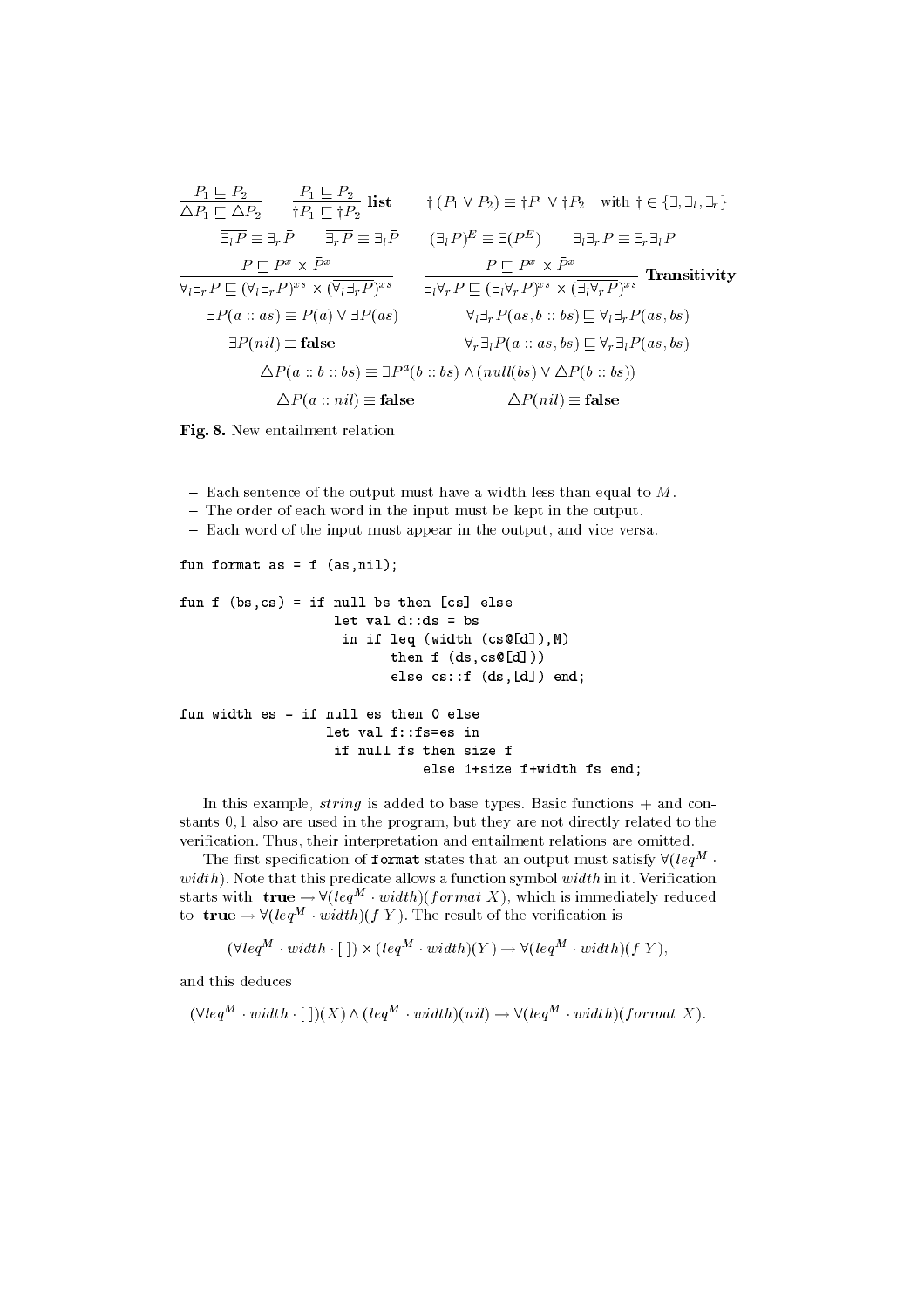Note that the result is not affected by whatever  $width$  is, since  $width$  is left uninterpreted. The key steps are at if leq (width (cs@[d]), M) then .... Since the throughout of then-branches  $leq(width (cs@[d]), M)$  holds, the second argument of  $f(ds, cs@[d])$  always satisfies  $leq^M \cdot width$ . These steps depend only on  $\vee$ -elimination so that the function symbol width remains uninterpreted.

With the aid of partial evaluation which leads to *width*  $nil = 0$ , *width*  $[x] =$ size x, we obtain  $\forall (leg^M \cdot size)(X) \wedge leg(0, M) \rightarrow \forall (leg^M \cdot width)(format X)$ . For the partial evaluation, only the relation between size and width is important. The information on the function size is required only when the final result above is interpreted by a human being. Note that in general a partial evaluation may not terminate. However, this final step is devoted to transforming the detected property into a more intuitive form for a human being, and even if it fails the detected property is correct.

The second and the third specification of format are similar to orderedness and weak preservation of sort, respectively. They require further extensions.

The second specification of format is expressed by a *fresh* binary predicate Rel on pairs of strings as  $\nabla$  Rel  $(X) \rightarrow \forall \nabla$  Rel  $\wedge \nabla \Box$  Rel  $(format X)$  where  $\Box$ is an abbreviation of  $\forall_i \forall_r$ . Note that throughout the verification the predicate *Rel* is left uninterpreted. This implies that the specification above holds for any binary relation Rel. Finally, the meaning of Rel is assumed by a human being, and in this case it is suitable to be interpreted as the appearance order of strings.

The third specification is expressed by true  $\rightarrow \overline{\forall i \exists r \exists r \in qual}^{1}$  (format X) and true  $\rightarrow \overline{\forall_r \forall_r \exists_l \in qual}^X (format X)$ . Our algorithm detects the latter, but for the former we also need a new transitivity-like entailment relation of type  $list(\alpha) \times list(list(\alpha))$ , i.e.,

$$
\frac{P \sqsubseteq P^x \times \bar{P}^x}{\forall_l \exists_r \exists_r P \sqsubseteq (\forall_l \exists_r P)^{xs} \times (\overline{\forall_l \exists_r \exists_r P})^{xs}}
$$

### $\boldsymbol{6}$ **Related Work**

Many studies have been undertaken on verification. Most are based on theorem provers, for example, Coq, LCF, Boyer-Moore prover, Larch, and EQP. They require either complex heuristics or strong human guidance (or both), either of which is not easy to learn. However, for huge, complex, and critical systems, this price is worth paying.

The complementary approach uses intelligent compile-time error detection for easy debugging. For imperative programs, Bourdoncle proposed an assertionbased debugging called *Abstract debugging* [5, 4]. For logic programs, Comini, et. al. [8] and Bueno, et. al. [6] proposed extensions of declarative diagnosis based on abstract interpretation. Cortesi, et. al. [10, 18] proposed the automatic verification based on abstract interpretation. Levi and Volpe proposed the framework based on abstract interpretation to classify various verification methods [20]. Among them, target specifications primarily focus on behavior properties, such as termination, mutual exclusion of clauses, and size/cardinality relation between inputs and outputs.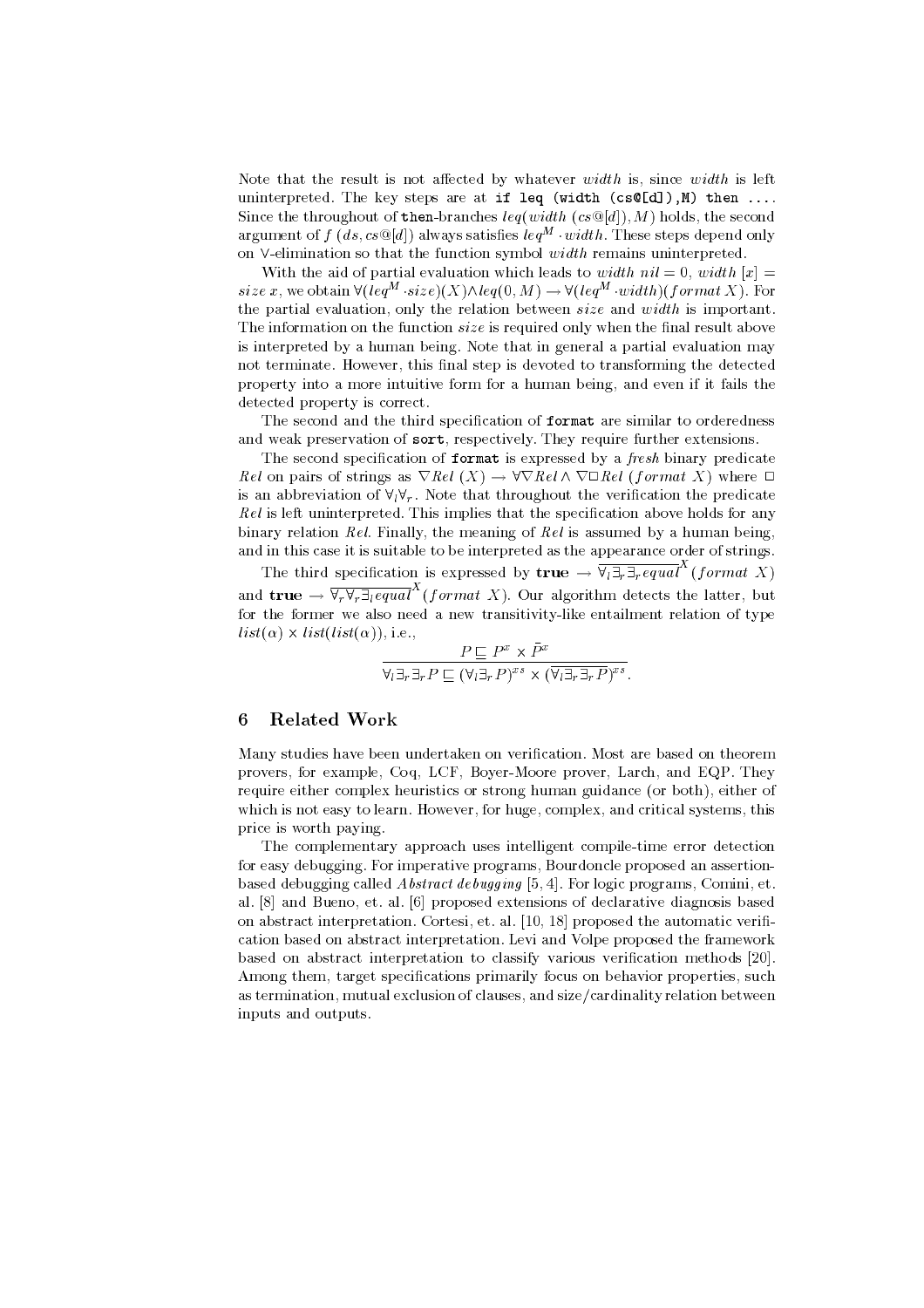In contrast, Métayer's [19] and our specification language (for functional programs) directly express the programmer's intention in a concise and declarative description. This point is more desirable for some situation, such as, when a novice programmer writes a relatively small program.

As an abstract interpretation, our framework is similar to *inverse image analysis* [14]. The significant difference is that inverse image analysis determines how much of the input is needed to produce a certain amount of output and computes Scott's open sets. Our framework, in contrast, determines how much of the input is enough to produce a certain amount of output and computes Scott's *closed* sets. In terms of [22], the former is expressed by a HOMT  $(id, -, \sqsubseteq_{-0}$ , min), and the latter is expressed by  $(id, -, \sqsubset_{-1}, max)$ .

Similar techniques that treat abstract domain construction as a set of predicates are found in several places. However, predicates are either limited to unary [15, 17, 3, 21] (such as *null* and  $\neg null$ , or are limited to propositions corresponding to variables appearing in a (logic) program [9].

### 7 Conclusion

This paper reconstructs and extends the automatic verification technique of Le Métayer [19] based on a backward abstract interpretation. To show the effectiveness, two examples of the declarative specifications of the sorting and formatting programs are demonstrated. Although we adopted the simple and inefficient sorting program here, we also tried efficient sort programs, such as orderedness of *quick-sort* and *merge-sort* (both topdown and bottomup), and weak preservation of the *topdown merge-sort*. These verifications are quite messy by hand [23].

Future work will include the implementation and the exploration of its use on more complex examples. An efficient implementation may require an efficient reachability test algorithm (as well as a congruence-closure algorithm) and a strategy to prune highly-nondeterministic  $\neg$ -eliminations and transitivity.

Acknowledgments The author would like to thank CACA members for their useful comments and discussions.

### References

- 1. S. Abramsky and C. Hankin, editors. Abstract interpretation of declarative languages. Ellis Horwood Limited, 1987.
- 2. T. Arts and J. Gisel. Termination of term rewriting using dependency pairs. Theoretical Computer Science, 1999. to appear.
- 3. P.N. Benton. Strictness properties of lazy algebraic datatypes. In Proc. 3rd WSA, pages 206-217, 1993. Springer LNCS 724.
- 4. F. Bourdoncle. Abstract debugging of higher-order imperative programs. In ACM SIGPLAN PLDI 1993, pages 46-55, 1993.
- 5. F. Bourdoncle. Assertion-based debugging of imperative programs by abstract interpretation. In 4th ESEC, pages 501-516, 1993. Springer LNCS 717.